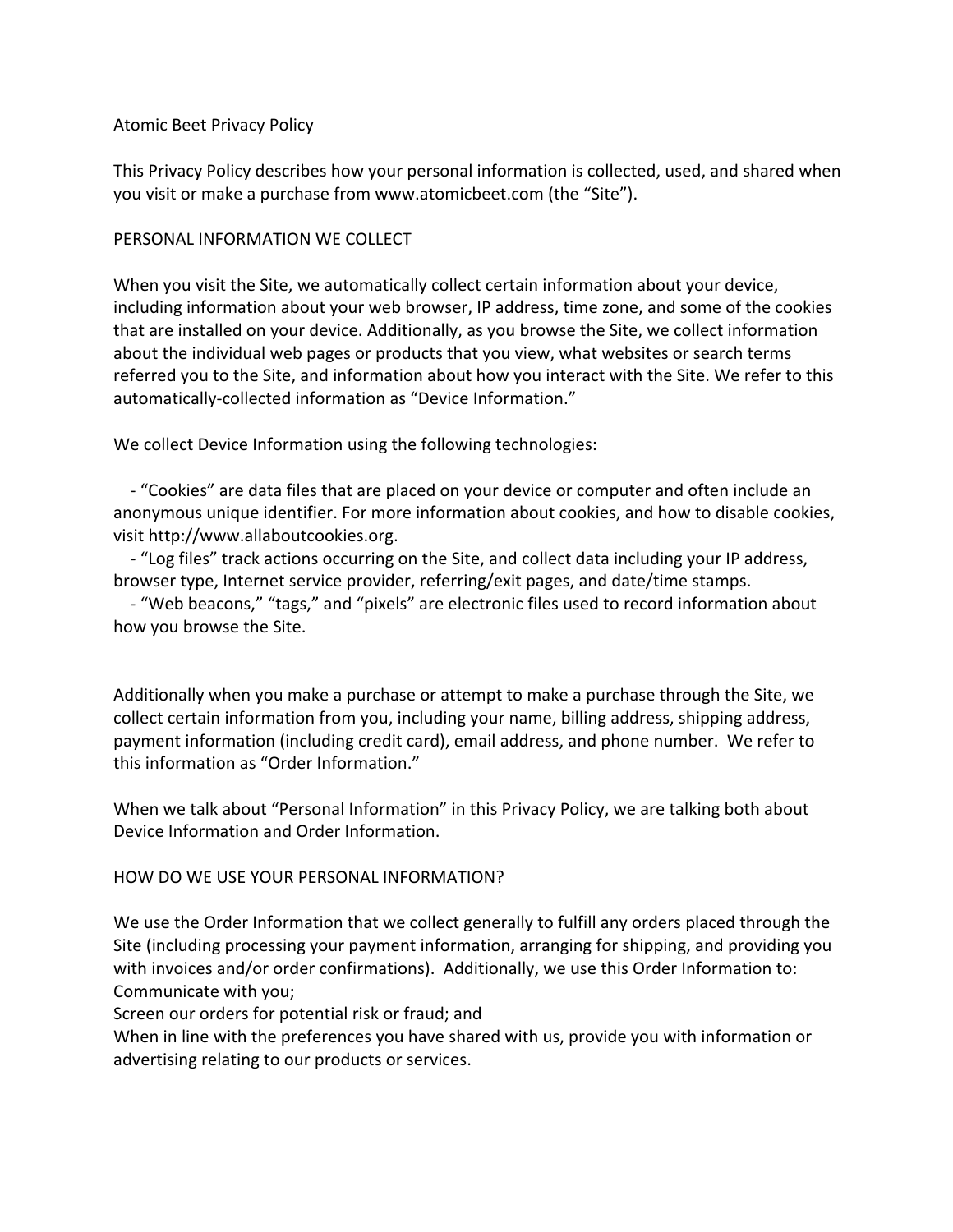We use the Device Information that we collect to help us screen for potential risk and fraud (in particular, your IP address), and more generally to improve and optimize our Site (for example, by generating analytics about how our customers browse and interact with the Site, and to assess the success of our marketing and advertising campaigns).

### SHARING YOUR PERSONAL INFORMATION

We share your Personal Information with third parties to help us use your Personal Information, as described above. For example, we use Wix to power our online store--you can read more about how Wix uses your Personal Information here: https://www.wix.com/legal/privacy. We also use Google Analytics to help us understand how our customers use the Site--you can read more about how Google uses your Personal Information here: https://www.google.com/intl/en/policies/privacy/. You can also opt-out of Google Analytics here: https://tools.google.com/dlpage/gaoptout.

Finally, we may also share your Personal Information to comply with applicable laws and regulations, to respond to a subpoena, search warrant or other lawful request for information we receive, or to otherwise protect our rights.

#### BEHAVIOURAL ADVERTISING

As described above, we use your Personal Information to provide you with targeted advertisements or marketing communications we believe may be of interest to you. For more information about how targeted advertising works, you can visit the Network Advertising Initiative's ("NAI") educational page at http://www.networkadvertising.org/understandingonline-advertising/how-does-it-work.

### You can opt out of targeted advertising by:

 FACEBOOK - https://www.facebook.com/settings/?tab=ads GOOGLE - https://www.google.com/settings/ads/anonymous BING - https://advertise.bingads.microsoft.com/en-us/resources/policies/personalized-ads

Additionally, you can opt out of some of these services by visiting the Digital Advertising Alliance's opt-out portal at: http://optout.aboutads.info/.

#### DO NOT TRACK

Please note that we do not alter our Site's data collection and use practices when we see a Do Not Track signal from your browser.

### YOUR RIGHTS

If you are a European resident, you have the right to access personal information we hold about you and to ask that your personal information be corrected, updated, or deleted. If you would like to exercise this right, please contact us through the contact information below.